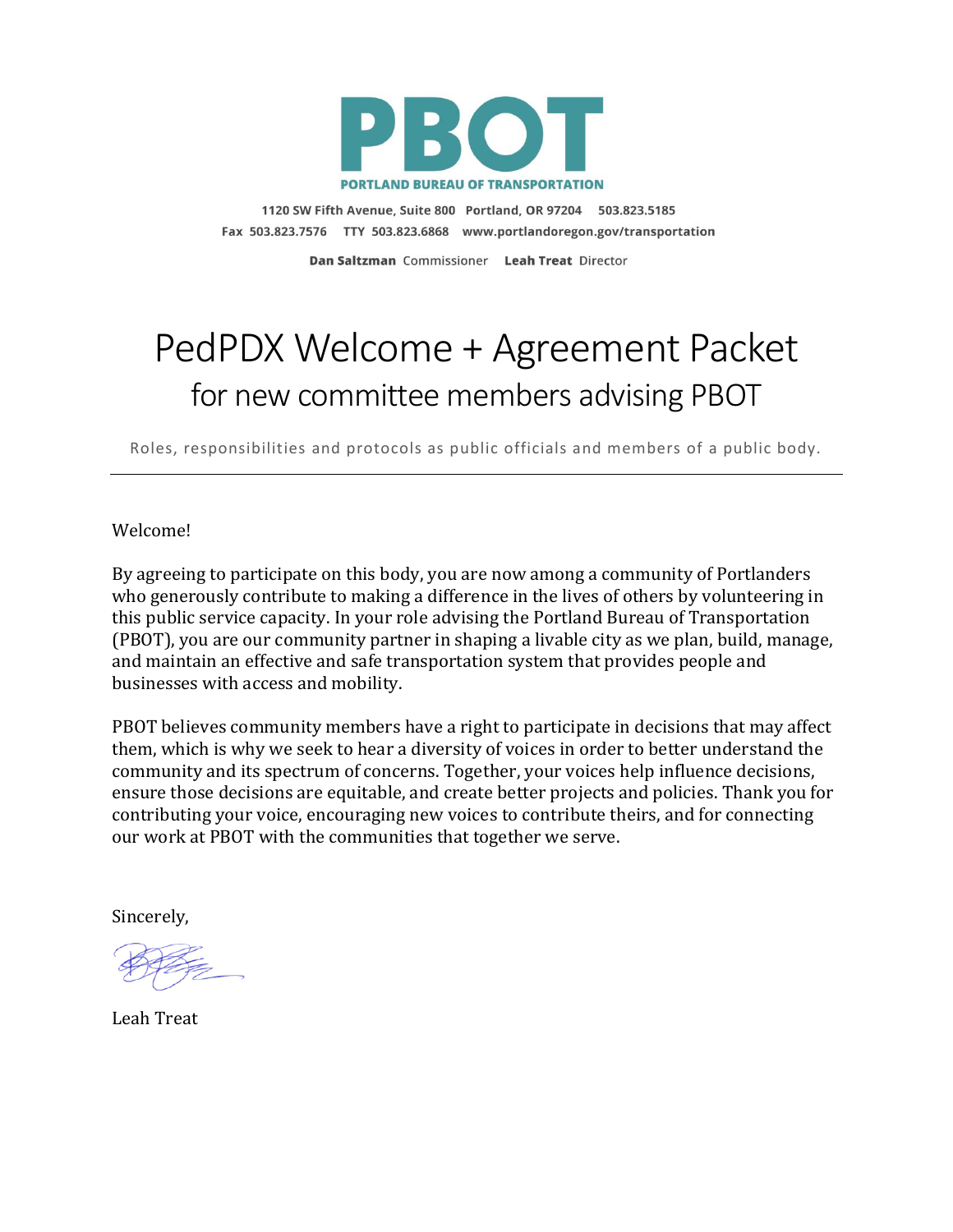## Contents

Draft 1: 06.28.17 Draft 2: 07.20.17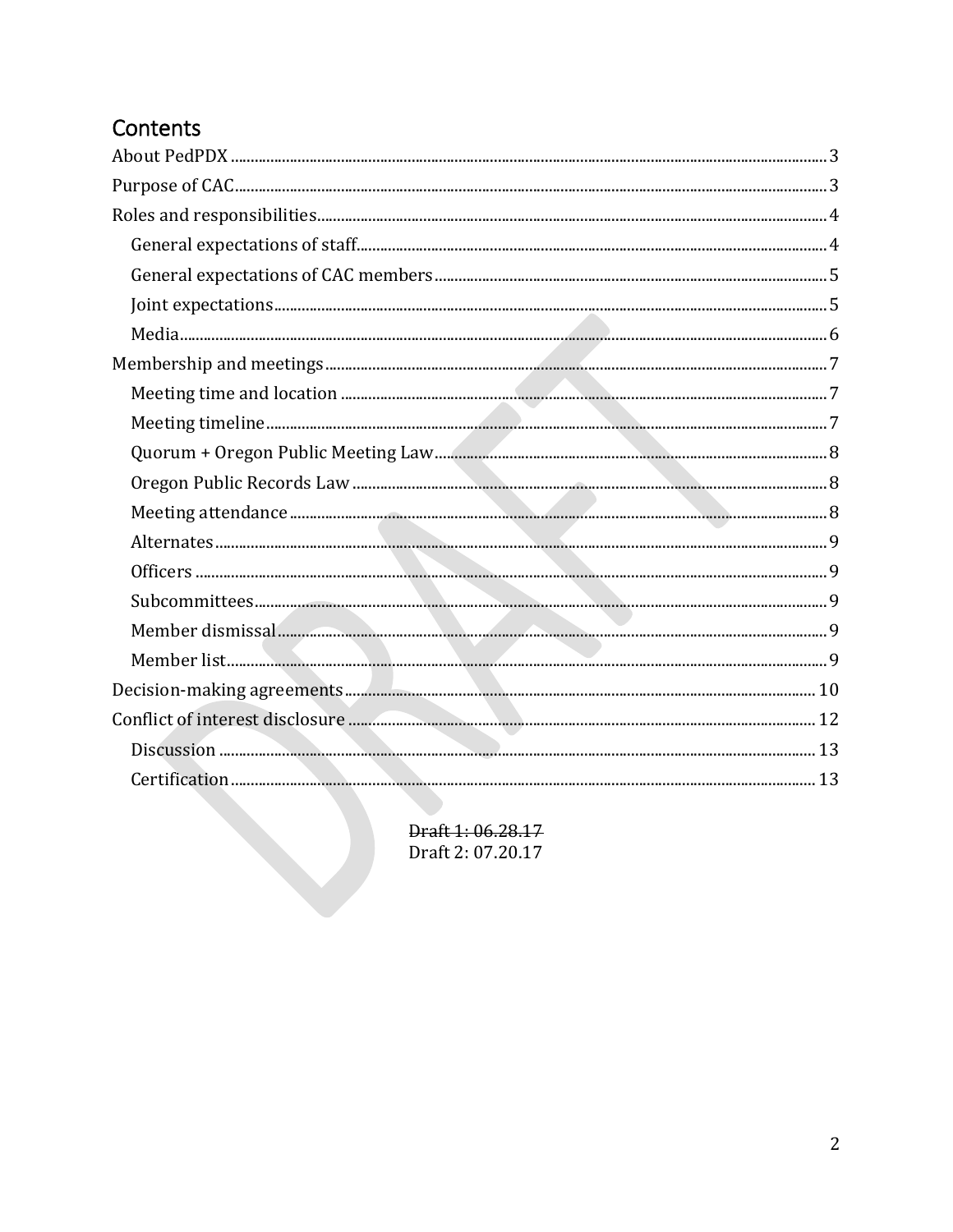# PedPDX Community Advisory Committee

## <span id="page-2-0"></span>About PedPDX

PedPDX is an update of Portland's 1998 [Pedestrian](https://www.portlandoregon.gov/transportation/index.cfm?a=90244) Master Plan, which has served as a model across the country for pedestrian-friendly policies and design. It includes a citywide project list that has guided pedestrian infrastructure investments for the past 18 years.

However, despite consistent investment in the pedestrian network, significant gaps and deficiencies remain, and new policy questions have emerged. An incomplete pedestrian network limits the City's ability to absorb growth and meet the livability and access needs of residents, including safe walking access to public transit and essential services. The 1998 Pedestrian Master Plan has served inner Portland well, but has often struggled to provide adequate guidance for areas such as East Portland and Southwest Portland that present environmental challenges and right-of-way constraints.

PedPDX will reflect changes to pedestrian policy and best design practices that have emerged since the original Pedestrian Master Plan was adopted, including an emerging understanding of transportation equity and a [Vision](https://www.portlandoregon.gov/transportation/40390) Zero approach to pedestrian safety. The updated plan will ensure that the City continues to lead the way in walkability, and allow Portland to absorb growth in a sustainable way that encourages residents to walk, whether for commuting, shopping, going to school, or recreation.

PedPDX will:

- Establish a clear plan vision, goals, and objectives
- Identify gaps and needs in Portland's pedestrian network (including needs for new sidewalks, crossings, and other pedestrian improvements)
- Prioritize needs to ensure that we are directing funding to locations with the greatest needs first (project prioritization will reflect the City's commitment to improving equity outcomes and reaching our Vision Zero goal)
- Articulate the strategies, actions, and tools we will use to improve walking conditions within prioritized areas, and across the city
- Identify context-sensitive design solutions for various part of the city
- Update the City's pedestrian classifications and designations, which help drive pedestrian design requirements; and
- Identify the performance measures we will use to track our progress implementing the plan over time

## <span id="page-2-1"></span>Purpose of CAC

The PedPDX CAC serves to advise staff for the duration of the PedPDX planning process. CAC feedback will be considered for integration into the Plan, which will go before City Council for a hearing and adoption in approximately Winter 2018.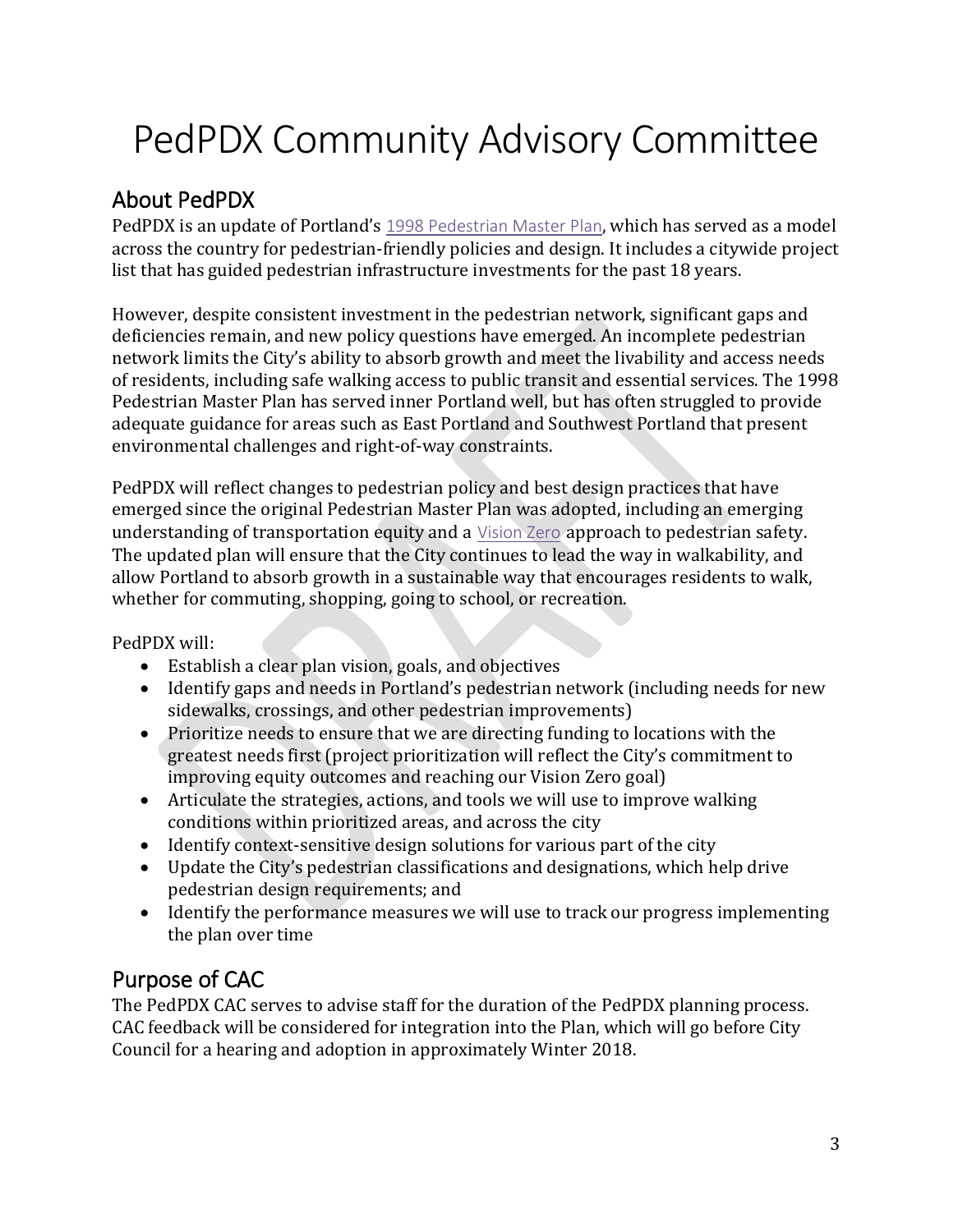## <span id="page-3-0"></span>Roles and responsibilities

This section clarifies expectations of staff and committee members including how and when information will be shared, Oregon Public Meetings Law, and joint expectations for respectful participation. These roles and responsibilities will be discussed, edited asneeded and refined as a group during the first committee meeting.

#### <span id="page-3-1"></span>**General expectations of staff**

This body is advisory to PBOT staff who will work directly with this body to ensure that public issues and concerns are consistently understood and considered. PBOT staff will work with the committee to ensure that concerns and issues are directly reflected in the alternatives developed and provide feedback on how public input influenced resulting decisions and outcomes.

Staff will select and manage committee members and facilitate the meetings or be responsible for securing a hired facilitator, as needed. Meeting agendas will be prepared by staff who will make every attempt to email them to committee members at least one week in advance. A staff member or consultant will take notes during the meetings and distribute brief meeting summaries for the committee to provide edits or feedback on before they are posted to the website and emailed to the PedPDX interested parties email lists. The Oregon Department of Justice requires that written minutes must include the members present, all motions and other actions, any votes that were taken and the substance of any discussion. Staff will gather attendance information from members of the public who attend the meetings and grow an interested parties email list for distributing meeting announcements and Plan updates. Staff will also maintain a project website for Plan information, meeting materials and updates.

During the committee process, staff will provide information relevant for the committee to be able to provide meaningful feedback to the most feasible extent possible. Staff will make every effort to hear equally from all committee members.

Staff will work to ensure compliance with public meetings law. The right to know about and attend a public meeting of this body does not include a right to address the committee. The public meetings law is a public attendance law, not a public participation law. Staff have the prerogative to choose whether the committee will be able to accommodate opportunity for members of the general public in attendance to address the committee and if so, how. This may be accomplished by a public comment period at the beginning and/or end of meeting agendas, or if the committee is small, agenda is light, and/ or the atmosphere is relaxed, members of the public may be invited to participate up to the point of voting (non-committee members may not vote).

Staff comply with all non‐discrimination, Civil Rights laws including Civil Rights Title VI and ADA Title II. To help ensure equal access to City programs, services and activities, the staff will reasonably modify policies/procedures and provide auxiliary aids/services to persons with disabilities. Call 503-823-5185, TTY 503-823-6868 or Oregon Relay Service: 711 with such requests, or visit<http://bit.ly/13EWaCg>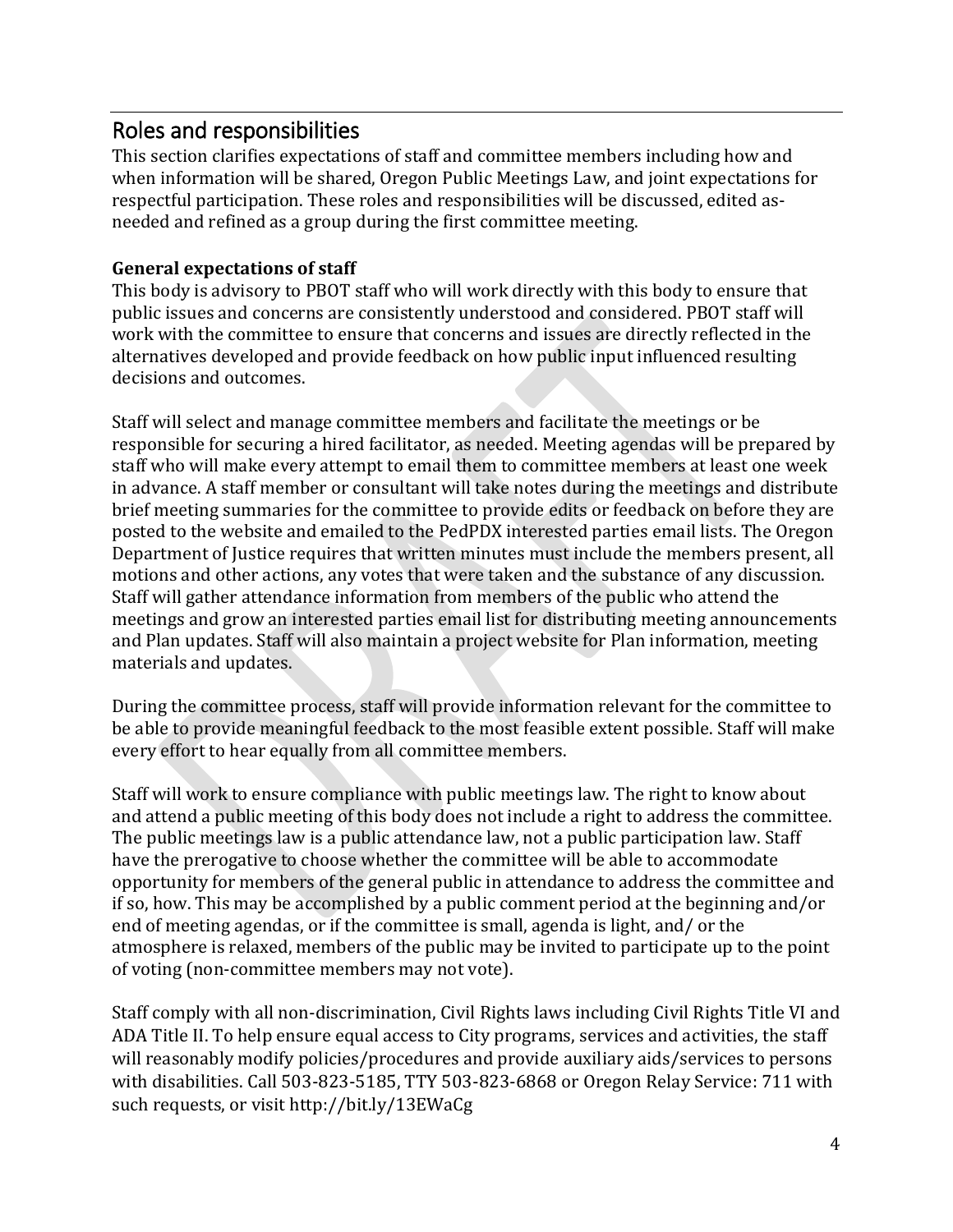#### <span id="page-4-0"></span>**General expectations of CAC members**

PedPDX CAC representatives will be responsible for keeping their individual organizations, agencies, neighborhoods, and/or community and business groups up to speed on the progress of the Plan. Other responsibilities include reviewing and commenting on project materials, helping to distribute invitations to open houses and other public events, providing regular updates to one's community on the project, and consulting with members of their community on how to best represent their views, concerns, and recommendations. To this end, members agree to place the interests of the city above any particular political or organizational affiliations or other interests.

In addition, committee members will be expected to contribute the following:

- a holistic systems perspective for the benefit of all Portlanders
- a willingness to entertain perspectives different than one's own
- a passion for/commitment to improving walking conditions in Portland
- a diversity of pedestrian-related perspectives on the committee, such as any combination of the following demonstrated interests/perspectives:
	- o commercial/ business/ economic development knowledge
	- o disability experience/ awareness of the different ways people "walk"
	- o safety advocacy
	- o social or racial justice experience
	- o recreational user (such as leisure walking, running/ jogging, dog walking)
	- o transit (bus, MAX, etc.) ridership/advocacy
	- o children/ education/ youth engagement
	- o service to vulnerable communities/ underserved Portlanders

Time is valuable and limited. Meetings are more productive when all participants are prepared. To this end, members agree to make effort to review meeting materials in advance of meetings, to arrive on time to meetings, and attend all meetings. If circumstances arise in which the member is not able to meet the obligations of their role, the member agrees to contact the facilitator as soon as possible (please see Meeting Attendance Policy under the Membership section).

#### <span id="page-4-1"></span>**Joint expectations**

Members have been selected to serve on this public body out of, and on behalf of, the City's population of nearly 610,000 people. For staff, it is an honor and privilege to seek consult from engaged and committed community members who seek to join us in improving our City for all. In order to maximize this opportunity for public engagement with PBOT, staff will seek to fill positions on this body with those who rise to the occasion, providing their full participation and attendance.

All members play a role in assisting the facilitator in efforts to achieve a successful meeting. As such, each member agrees to do the following:

• Notice when they are speaking much more than others on the committee and take a step back when necessary to allow other voices the space they need to emerge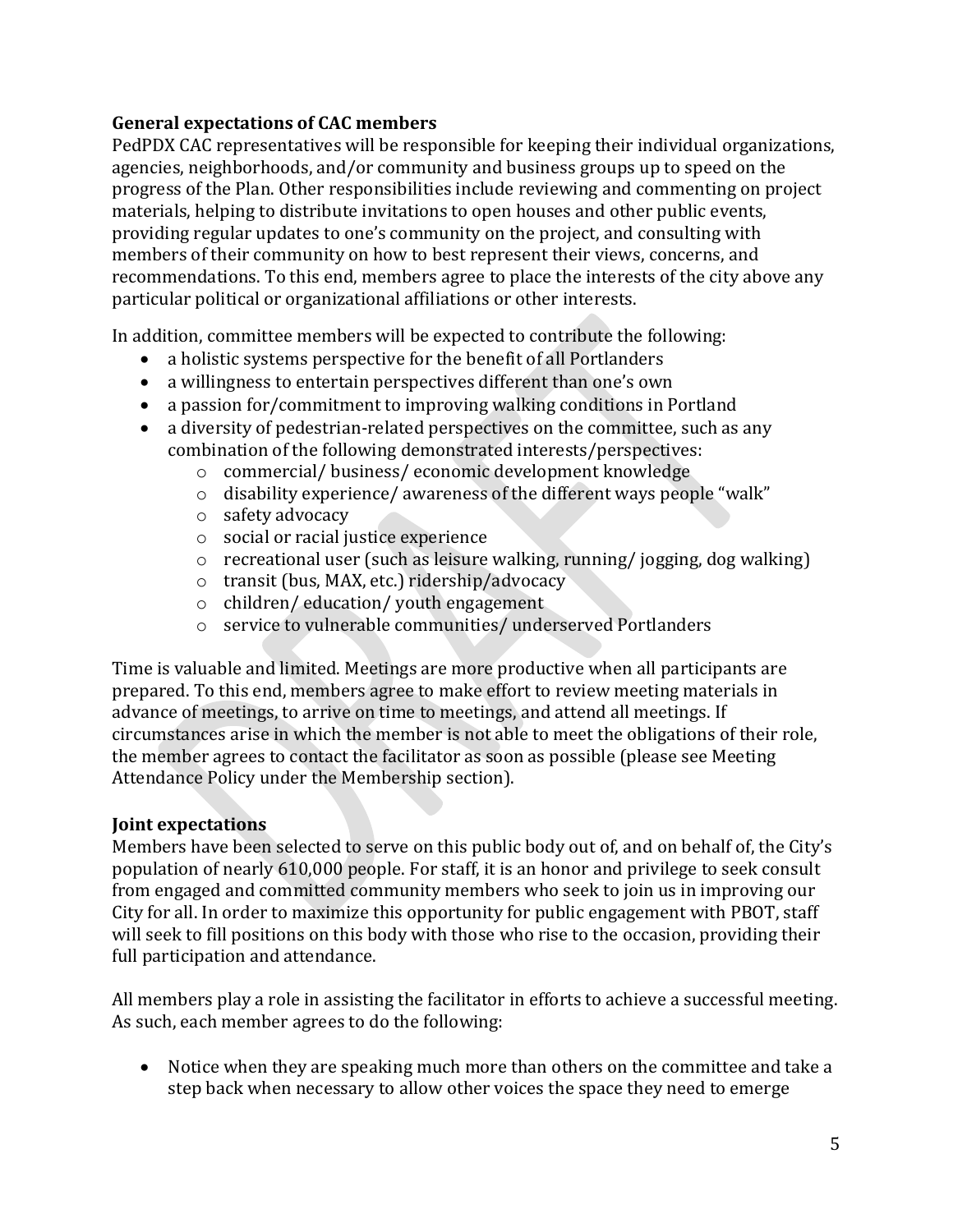- Notice when they are speaking much less than others on the committee and find opportunities to vocally contribute so that others gain the benefit of a new voice
- Notice when others are speaking much less and bring this to the attention of the facilitator or committee in a respectful way that creates patient space for them
- Notice when expectations of staff and/or members are not being met and raise the issue with staff and/or the committee in a respectful way

Staff seeks to bring different viewpoints together to develop more robust discussion, more inclusive alternatives, and more sound recommendations. Some forms of conflict are natural in such situations, the strengths and benefits of which are cultivated through respect and efforts to communicate and listen effectively. Therefore, together, staff and committee members agree to make every effort to do the following:

- Listen to each speaker and ensure that only one person speaks at a time
- Remain respectful of all people and groups
- Be willing to learn
- Be willing to change
- Separate the issue from the person
- Agree to disagree when necessary
- Decide not to take things personally
- Make no assumptions except for best intentions
- Use "I" statements (everyone speaks from their own experiences)
- Avoid making generalizations (especially about groups of people)
- Correct gently, but do correct if something is said that is incorrect or offensive
- Understand that confidentiality is limited at best in this public setting

Requests for information made outside of meetings should be directed to the facilitator or staff coordinator. Responses to such requests will be limited to items that can be provided within a reasonable amount of time and are relevant to the scope and function of the BBAC.

#### <span id="page-5-0"></span>**Media**

In the public, to the media or in public testimony, members agree to attribute only the discussions, agreements and recommendations *of* this body, *to* this body, and to only speak on behalf of the body in a public capacity if designated to do so by the body. Members of this body are not required to interface with the media and are requested to direct any media inquiries received by individual members to PBOT's Communications Department:

- John Brady, PBOT Communications Director
	- o Office: 503.823.7375
	- o Cell: 503.577.8236
	- o [John.brady@portlandoregon.gov](mailto:John.brady@portlandoregon.gov)
- Dylan Rivera, Public Information Officer
	- o Office: 503.823.3723
	- o Cell: 503.577.7534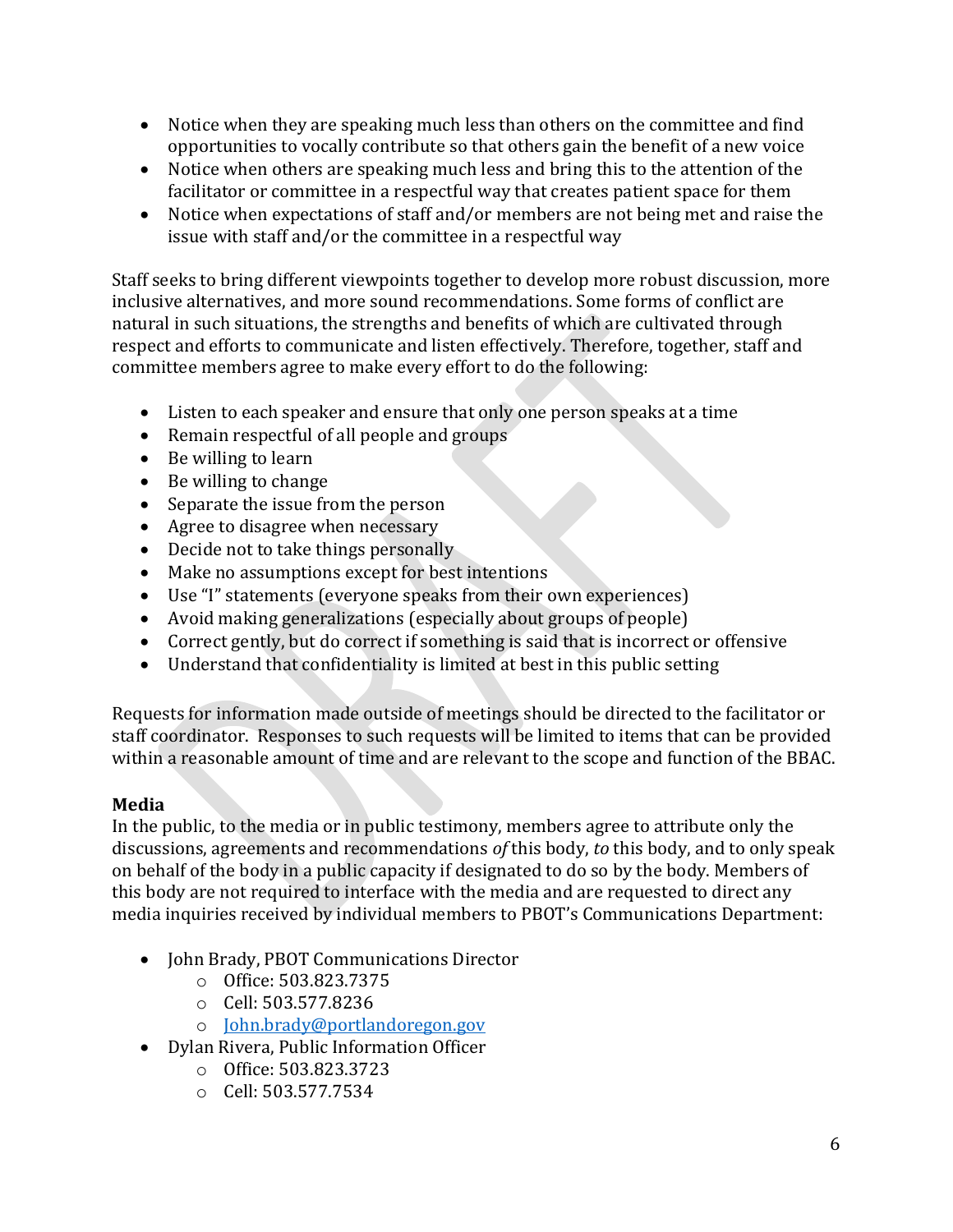o [Dylan.rivera@portlandoregon.gov](mailto:Dylan.rivera@portlandoregon.gov)

Members agree to not negotiate through the media, or to use the media to undermine the work of the group. Members agree to raise all of their concerns, especially those being raised for the first time, at group meetings and not in or through the media.

## <span id="page-6-0"></span>Membership and meetings

Committee members applied to a citywide recruitment and were selected from among over 260 applicants based on the following criteria:

- **Demographic diversity:** Staff applied a racial equity lens intended to ensure we have broad demographic representation on the committee, in terms of race, gender, and ability.
- **Geographic diversity:** Because one's walking experience in Portland varies greatly depending on which part of the city one lives, works, or attends school, we sought to create a geographically balanced committee, with even representation from various parts of the city including North Portland, East Portland, Inner NE, Downtown/ South Waterfront, NW, SW, and Inner SE.
- **Offering engagement opportunities to new participants:** Additionally, we prioritized applicants who have not yet had an opportunity to engage with City processes in an advisory manner, with the exception of dedicated liaison roles from applicants representing Oregon Walks, our PBOT Pedestrian Advisory Committee (PAC), and our PBOT Bureau & Budget Advisory Committee (BBAC).

Staff accepted a total of 24 members to the PedPDX CAC.

#### <span id="page-6-1"></span>**Meeting time and location**

All meetings of this body or its subcommittee are open to the public and all persons shall be permitted to attend any meeting (ORS 192.630(1)).

This body will not meet every month, however in the months it will meet, every attempt will be made to hold meetings on the day and time that works best for most. As of kick-off, that day and time is the last Wednesday of the month beginning July 2017. The meeting time will be from 5:30-7:30 p.m. and the location will vary according to the interest and ability of most CAC members.

#### <span id="page-6-2"></span>**Meeting timeline**

If there are any changes to the meeting time and/or location, staff will inform the committee and interested parties at least one week prior to the meeting. At present time, members should anticipate the following, though it is subject to change:

- June 28, 2017
- August 30, 2017 \* below this line, the dates are subject to change \*
- November 22, 2017 (2nd to last Wed. to avoid Thanksgiving)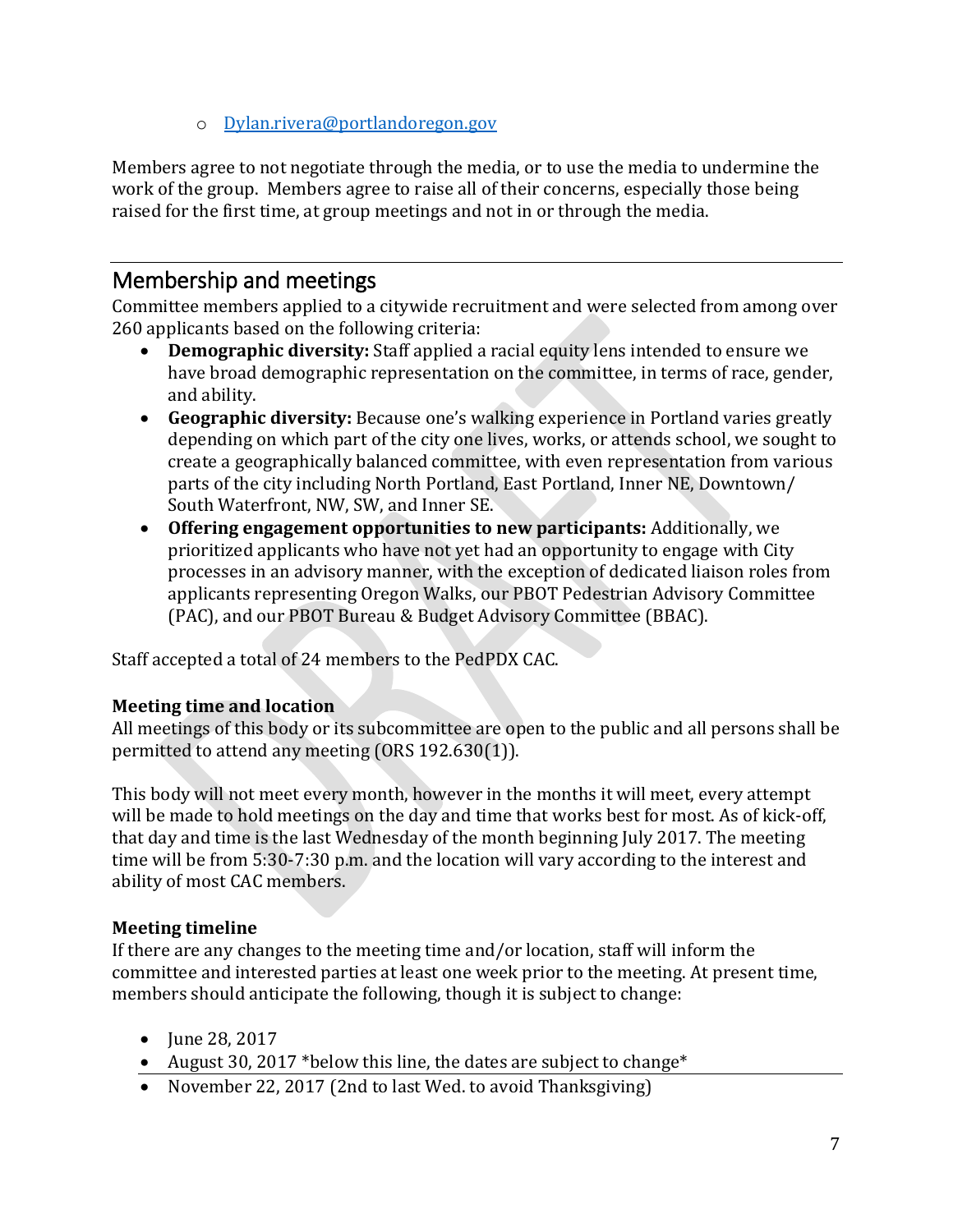- January 31, 2018
- February 28, 2018
- March 28, 2018
- May 30, 2018
- June 27, 2018
- Possibly September 26, 2018

Due to the dynamic nature of planning and public policy work, occasions may arise when the timeline needs to be extended. Should the timeline need to be extend, staff will provide the body with an updated timeline and ask the body to determine if they will continue to serve. If at such a time, individual members choose not to or are unable to continue to serve, staff will attempt to work with them to determine a best course of action, which may include moving an alternate to become a full member, replacing the member or leaving the position vacant.

#### <span id="page-7-0"></span>**Quorum + Oregon Public Meeting Law**

One more member than half of the number of all members constitutes a quorum for decision-making purposes. **For this body, 13 members is the minimum for quorum.** If there are half or less members present, the meeting may be held for information-sharing, however the body will not be able to vote or act. Meetings without a quorum may be cancelled at the discretion of staff.

If a quorum of a public body gets together and deliberates on official business, regardless of the setting, there is a violation of the public meetings law if the required notice was not provided. If gathering is less than a quorum of the body, there is no public meeting. Purely social gatherings of a public body do not create a public meeting unless there is quorum and it decides to discuss matters relevant to its work. It is best not to discuss business at all during a social gathering. In addition, electronic communication among a quorum of the public body could constitute a public meeting, especially if the communications are sent within a short time frame.

#### <span id="page-7-1"></span>**Oregon Public Records Law**

Members of this body, as public officials, are required to abide by Oregon Public Records Law<sup>1</sup>. Committee members are asked to copy PedPDX@portlandoregon.gov in all correspondence pertaining to work of the committee, thereby relieving you of holding a public record. Committee members are asked to limit questions and discussion outside of the meetings so that they can be asked and discussed in the public forum of the meetings themselves and to disclose discussions that took place outside of the meeting with the committee during actual meetings.

#### <span id="page-7-2"></span>**Meeting attendance**

If a member fails to attend a meeting without notifying the facilitator in advance, staff will attempt to follow-up on an individual basis. In some situations, the member may be offered

l <sup>1</sup> Knowingly destroying public records can constitute a criminal offense. ORS 162.305.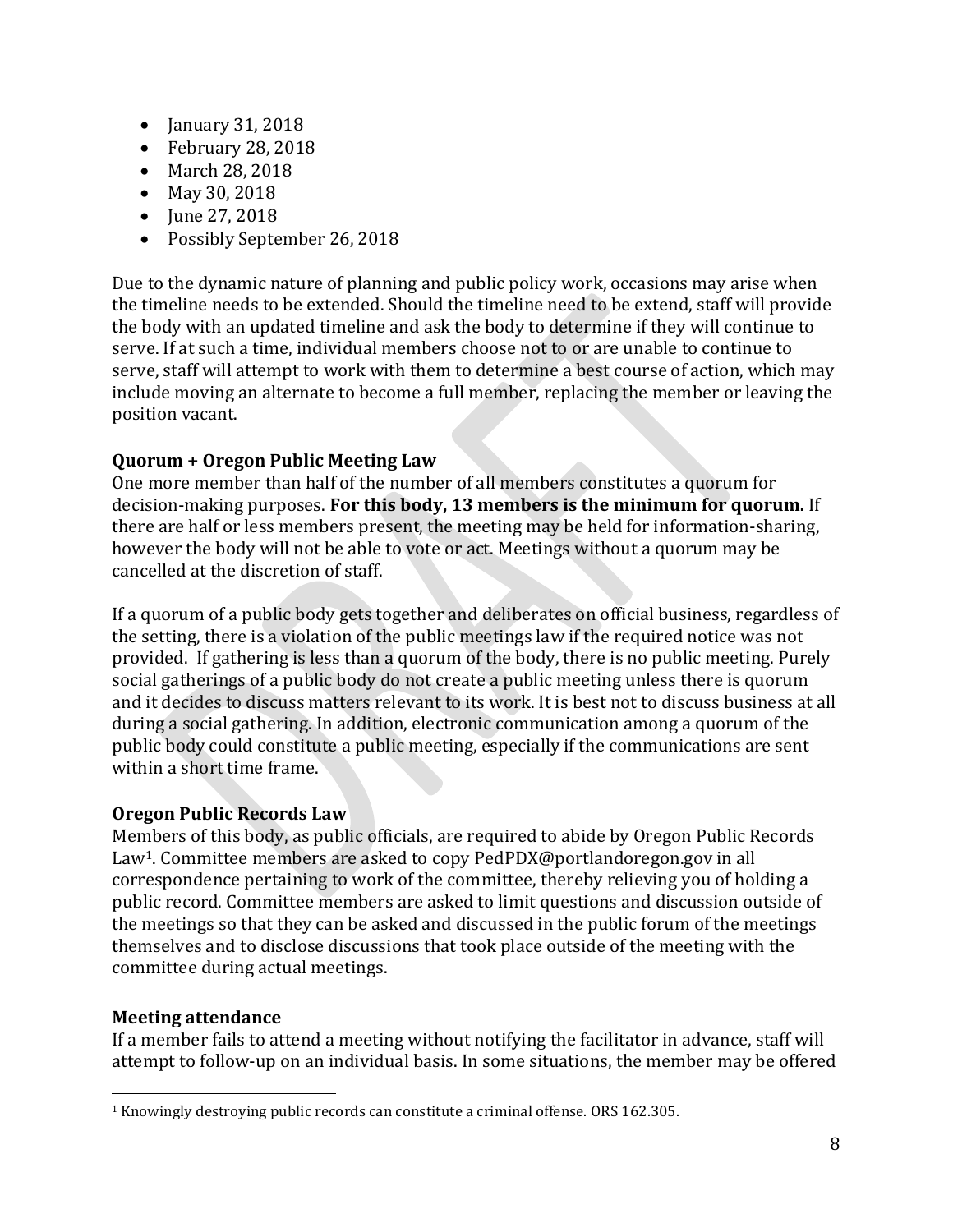the opportunity to have an alternate attend as-needed in her/ his place. If any member fails to attend for three meetings in a row, without an accepted, formal alternate in attendance, staff may choose to remove or replace the individual at staff discretion.

#### <span id="page-8-0"></span>**Alternates**

Individual members of this body and staff may discuss the option to have alternates serve on the body in the absence of a member. Taking away time during an important meeting to catch up a new member can be disrespectful and distracting to the rest of the body. For this reason, alternates must illustrate that they have attended a majority of the prior meetings in order to be able to vote in any meeting in which they are to fulfill duties as an alternate.

#### <span id="page-8-1"></span>**Officers**

This body will not have formal officer positions among the membership, such as a chair or co-chair.

#### <span id="page-8-2"></span>**Subcommittees**

At its discretion, the facilitator, with approval of the body, may form subcommittees to carry out special projects or represent the body in ways that advance the objectives and that are within the stated purpose of the body's work. Subcommittees shall report their activities to the full committee during regular meetings and bring any recommendations formed from their work and findings to the full committee for discussion and action.

Subcommittee meetings are public meetings and abide by all Oregon Public Meetings Law requirements. Agendas will be distributed to interested parties and made available on the website a week in advance of the subcommittee meetings. Staff will take notes and make meeting summaries available to the public.

#### <span id="page-8-3"></span>**Member dismissal**

Staff is committed to creating an atmosphere for all members to participate fully and feel respected. The agreements in this document are intended to create this success. Failure of members to abide by the agreements of this document are grounds for dismissal from participation on this body. Staff reserves the right to make this determination if needed, although dismissal will be a last resort measure. Staff will make and document every effort of due diligence to address issues without resorting to dismissal.

#### <span id="page-8-4"></span>**Member list**

| <b>Member Name</b>      | <b>Member Affiliation</b> |
|-------------------------|---------------------------|
| Peggy Alter             | North Portland            |
| Ryan Misjan             | North Portland            |
| Dylan McDermott Boroczi | North Portland            |
| Eugenia (Jenya) Andreev | <b>East Portland</b>      |
| Silvia Gomez            | <b>East Portland</b>      |
| Robert Schultz          | <b>East Portland</b>      |
| Matthew Steven Cramer   | Inner NE                  |
| Alex Saro Youssefian    | <b>Inner NE</b>           |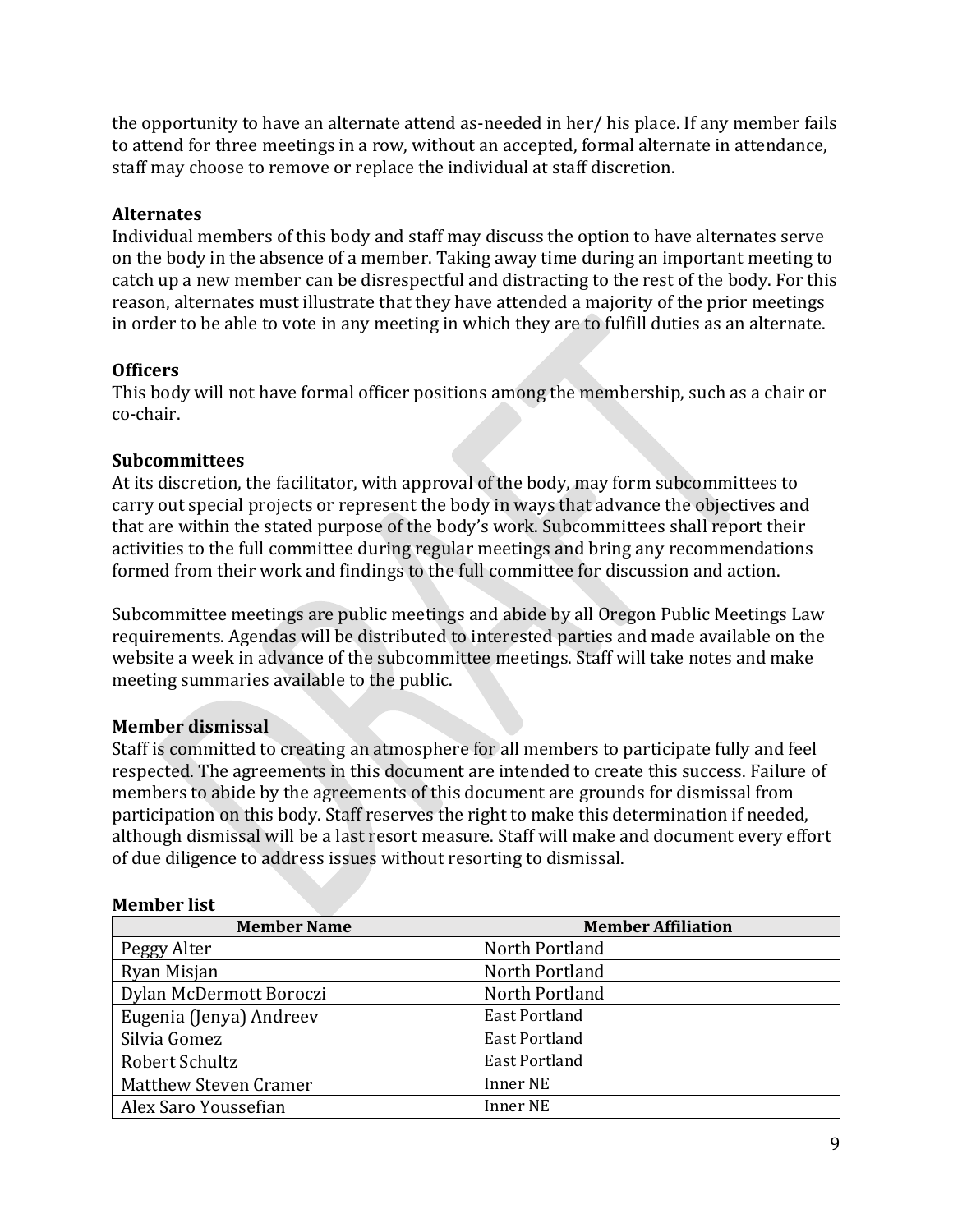| <b>Shelly Garteiz</b>    | <b>Inner NE</b>                           |
|--------------------------|-------------------------------------------|
| <b>Matthew Denney</b>    | Downtown/S. Waterfront                    |
| <b>Traci Chenette</b>    | Downtown/S. Waterfront                    |
| David Loftus             | Downtown/S. Waterfront                    |
| Jennifer Chi             | <b>NW</b>                                 |
| Jennifer Loferski        | <b>NW</b>                                 |
| Stephen Sverre Gunvalson | <b>NW</b>                                 |
| Janet C. Hawkins         | <b>SW</b>                                 |
| Beth Omansky             | <b>SW</b>                                 |
| Lucy Brehm               | <b>SW</b>                                 |
| Eric Koszyk              | Inner SE                                  |
| Debra P. Monzon          | Inner SE                                  |
| <b>TBD</b>               | Inner SE                                  |
| Meesa Long               | PBOT Budget and Bureau Advisory Committee |
|                          | (BBAC) member                             |
| Eve Nilenders            | City of Portland/PBOT Pedestrian Advisory |
|                          | Committee (PAC) member                    |
| Claire Vlach             | Oregon Walks member                       |

## <span id="page-9-0"></span>Decision-making agreements

Discussions will strive for agreement but consensus is not needed to move forward. For the purposes of this body, "consensus" is defined as the point where all members agree on the best option for the group even if it is not each member's personal favorite.

If consensus cannot be reached, then 2/3 of Task Force members present must agree on a decision to be considered a group recommendation. Any members who do not support the recommendation may prepare a separate written statement to be shared with the Project Management Team and Executive Committee. All opinions will be part of the meeting summary.

A consensus decision-making model will be used to facilitate decision-making and to ensure that the group receives the collective benefit of the individual views, experience, background, training and expertise of its members. Consensus is a participatory process whereby, on matters of substance, the members strive for agreements that they can accept, support, live with, or agree not to oppose. Consensus means that no representatives voiced objection to the position and they agree not to oppose the position.

Expectations for the decision-making process include:

- Members agree that consensus has a high value and that the group should strive to achieve it. As such, recommendations will be made by consensus of all present members.
- The commitment to work for consensus means that members will participate in the give and take of the process in a way that seeks to understand the interests of all and will work together to find solutions workable for all.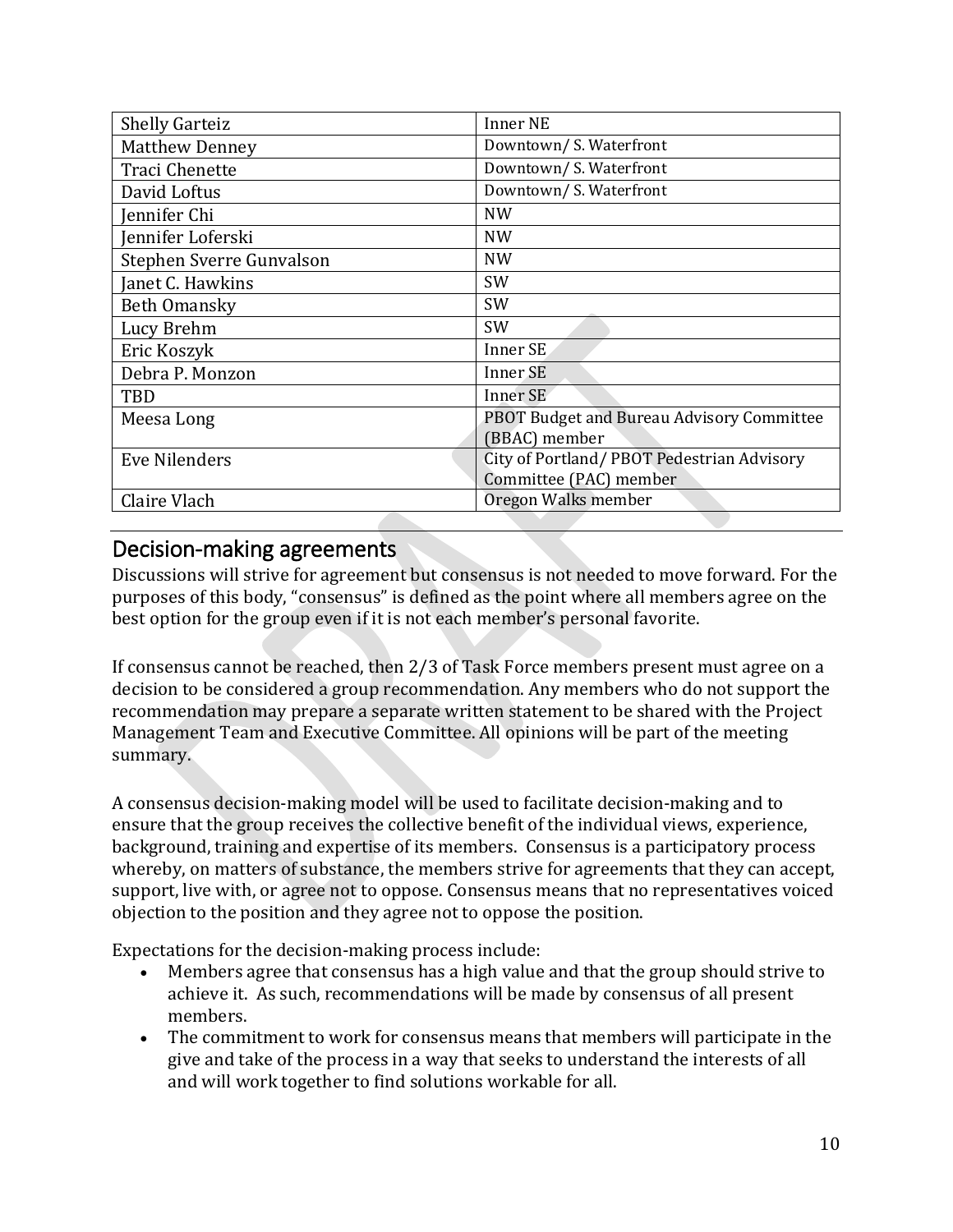- When consensus cannot be reached, the Chair or Facilitator may initiate or entertain a motion to vote on the issue. A quorum of the body must be present to proceed with a formal vote process. Members may make motions and seconds. All motions must be seconded to be acted upon. A vote must receive a motion to be affirmed.
- If no consensus is reached on an issue for proposed recommendation, minority positions will be documented after a vote takes place. Those with minority opinions are responsible for proposing alternative solutions or approaches to resolve differences.
- Meetings will be conducted in a manner deemed appropriate to foster collaborative decision-making and consensus building.
- Members will honor decisions made and avoid re-opening issues once resolved.

All official action must be by public vote. There will be no secret ballots. According to Oregon Public Meetings Law, the vote of each member must be recorded unless there are 26 or more members. Written ballots are allowed but each ballot must identify the member voting and the vote must be announced. There will be no proxy voting, only official alternates may vote in the place of their designated primary member as discussed above. There will be no absentee voting.

| <b>Members</b> in<br>attendance | Min. votes<br>to affirm |
|---------------------------------|-------------------------|
| 24                              | 16                      |
| 23                              | 15                      |
| 22                              | 15                      |
| 21                              | 14                      |
| 20                              | 13                      |
| 19                              | 13                      |
| 18                              | 12                      |
| 17                              | 11                      |
| 16                              | 11                      |
| 15                              | 10                      |
| 14                              | 9                       |
| 13                              | 9                       |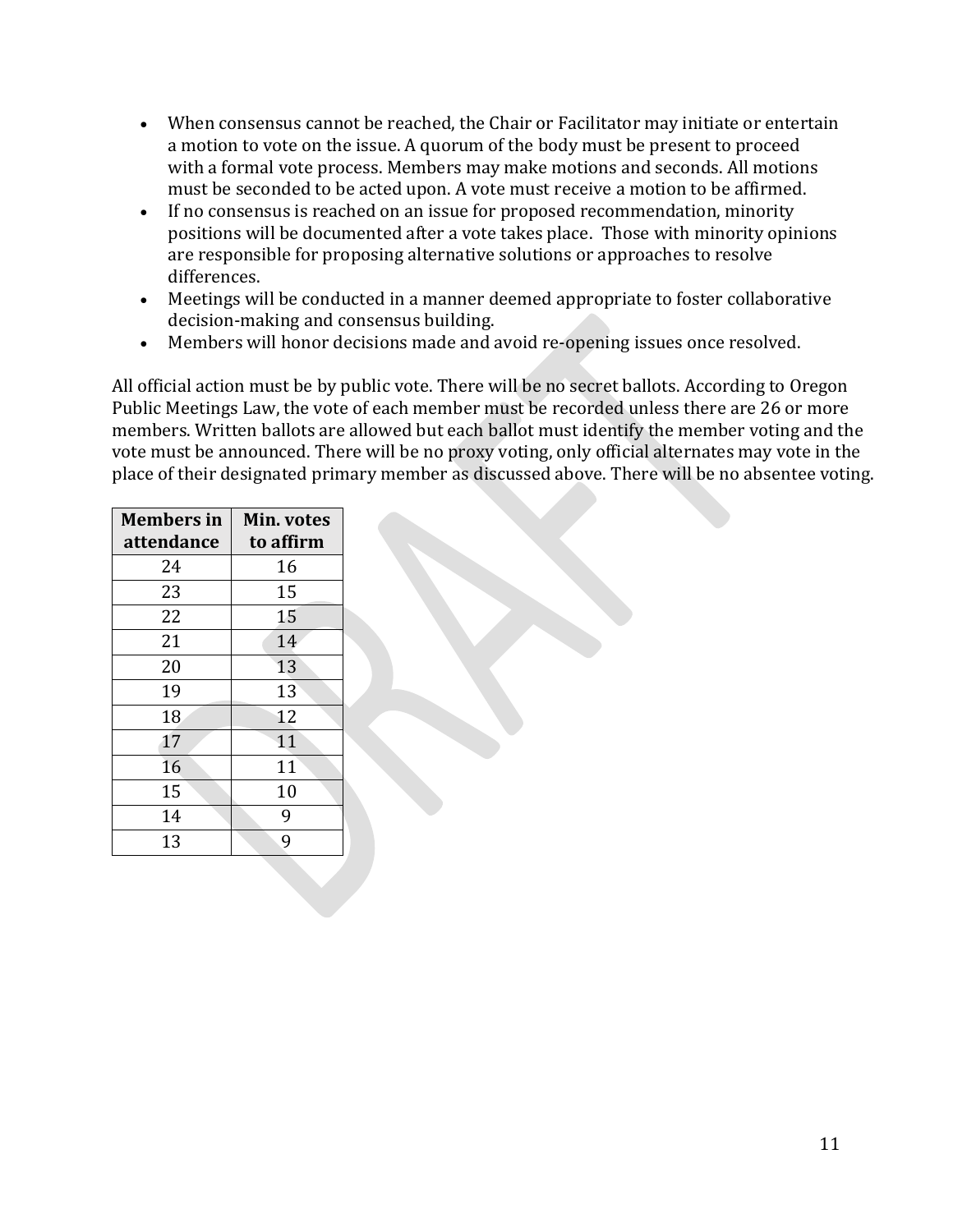## <span id="page-11-0"></span>Conflict of interest disclosure

 $\overline{\phantom{a}}$ 

Under Oregon law, a "public official" includes any person serving a public body as an elected official, appointed official, employee or agent, regardless of whether the person is compensated. By serving on this committee, you are considered a public official.

As such, you are required to publicly disclose conflicts of interest. A public official is met with a conflict of interest when participating in official action which could or would result in a financial benefit or detriment to the public official, a relative of the public official or a business with which either is associated.

Oregon Government Ethics law identifies and defines an actual and potential conflict of interest. A public official is met with an actual conflict of interest when participation would affect the financial interest of the official, the official's relative, or a business with which the official or a relative of the official is associated.

Alternatively, a public official is met with a potential conflict of interest when the public official participates in action that could affect the financial interest of the official, a relative of that official or a business with which the official or the relative of that official is associated.

A public official must announce or disclose the nature of a conflict of interest. As appointed members of a committee, public officials must publicly announce the nature of the conflict of interest before participating in any official action on the issue giving rise to the conflict of interest. If a public official is met with an actual conflict of interest, following the public announcement, the official must refrain from further participation in official action on the issue. However, having potential conflicts of interest does not preclude you from serving on this body or impact your ability to participate fully on this body.

Induvial members are personally responsible for complying with Oregon Government Ethics law. Please err on the side of excess caution and detail.

| <b>Questions</b>                                                                                                                   | Entity and relationship or interest |
|------------------------------------------------------------------------------------------------------------------------------------|-------------------------------------|
| Are you or a relative <sup>2</sup> associated with a<br>business that engages in work relevant to<br>PBOT or the City of Portland? |                                     |

 $2$  ORS 244.020(16) defines "Relative" to include a public official's spouse, parent, stepparent, child, sibling, stepsibling, son-in-law or daughter-in-law of the public official or candidate; the spouse of the public official's parent, stepparent, child, sibling, stepsibling, son-in-law or daughter-in-law; any individual for whom the public official or candidate has a legal support obligation; any individual for whom the public official provides benefits arising from the public official's public employment or from whom the public official receives benefits arising from that individual's employment; or any individual from whom the candidate receives benefits arising from that individual's employment.